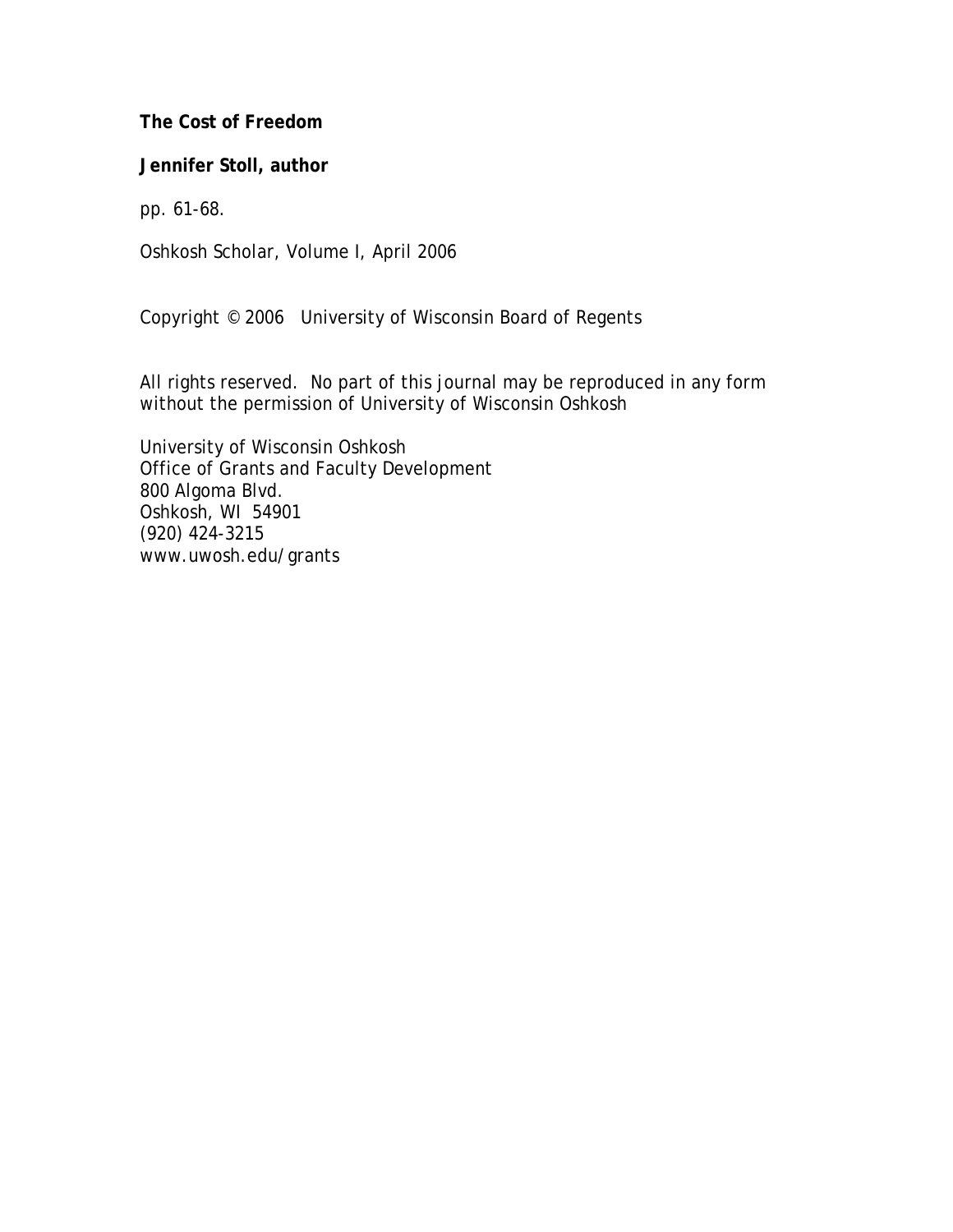# **The Cost of Freedom**

## **Jennifer Stoll,** author

Dr. Michelle Kuhl, History, faculty adviser

#### *Abstract:*

Freedom came to enslaved African Americans at a high cost. The struggle of African Americans' fight for freedom started before the Civil War and trudged on. Slaves would experience limited freedoms, more prejudices, and farther hardships. Freedom with its limited advantages, proved to be a victory for the generations of those enslaved. Once attained, many former slaves were unsure of what to do with their newly acquired free status. The struggle to attain freedom came with hardships and setbacks, but freedom triumphed.

# *Introduction*

 "Long is the way, And hard, that out of hell leads up to light." -John Milton, English poet

"…this Day I can Adress you thank god as a free man I had a little truble in giting away But as the lord led the Children of Isrel to the land of Canon So he led me to a land Whare freedom Will rain in spite of earth and hell" -John Brown, Former Slave (Robinson, 138)

The cost of freedom cannot be summed up nor calculated by any of today's standards. To understand freedom, one must step back into the thousands of lives lost by those who could not taste the sweet air of freedom. A freedom denied generations of enslaved African Americans, who, once discovered their freedom, found freedom to be limited, but cherished. The road leading to freedom began when the first African slaves arrived in North America in the early 1600's with the settlement of Jamestown, Virginia. Two hundred years later, the Civil War proved to be one of the most pivotal fights for freedom and the abolishing of slavery known. Slavery and Southern society changed dramatically with the beginning of the war. Because of the Civil War, primarily fought in Virginia, a dramatic shift in plantation life caused slaves to feel a sense of urgency for freedom. A freedom denied them several hundred years after thousands of deaths by fatigue, malnutrition, and abuse.

The antebellum South, with its elite plantation society, functioned primarily on a slave economy. Respected historical scholar William A. Link writes, "Slavery infused the commonwealth's social and political institutions, constitutional system, and methods of agriculture, commerce and industry" (Link, 29). Link's statement illustrates how engrained slavery transmitted into all aspects of Southern society. Slavery revealed itself in every aspect of the day-to-day lives of most Southerners. Virginia, like many of the other Southern states, morphed into a slavery society. Ira Berlin, a renowned historian, writes, "…slavery stood at the center of economic production, and the master-slave relationship provided a model for all social relations: husband and wife, parent and child, employer and employee, teacher and student." (Berlin, 8) Berlin's statement further illustrates the overarching theme of slavery throughout soci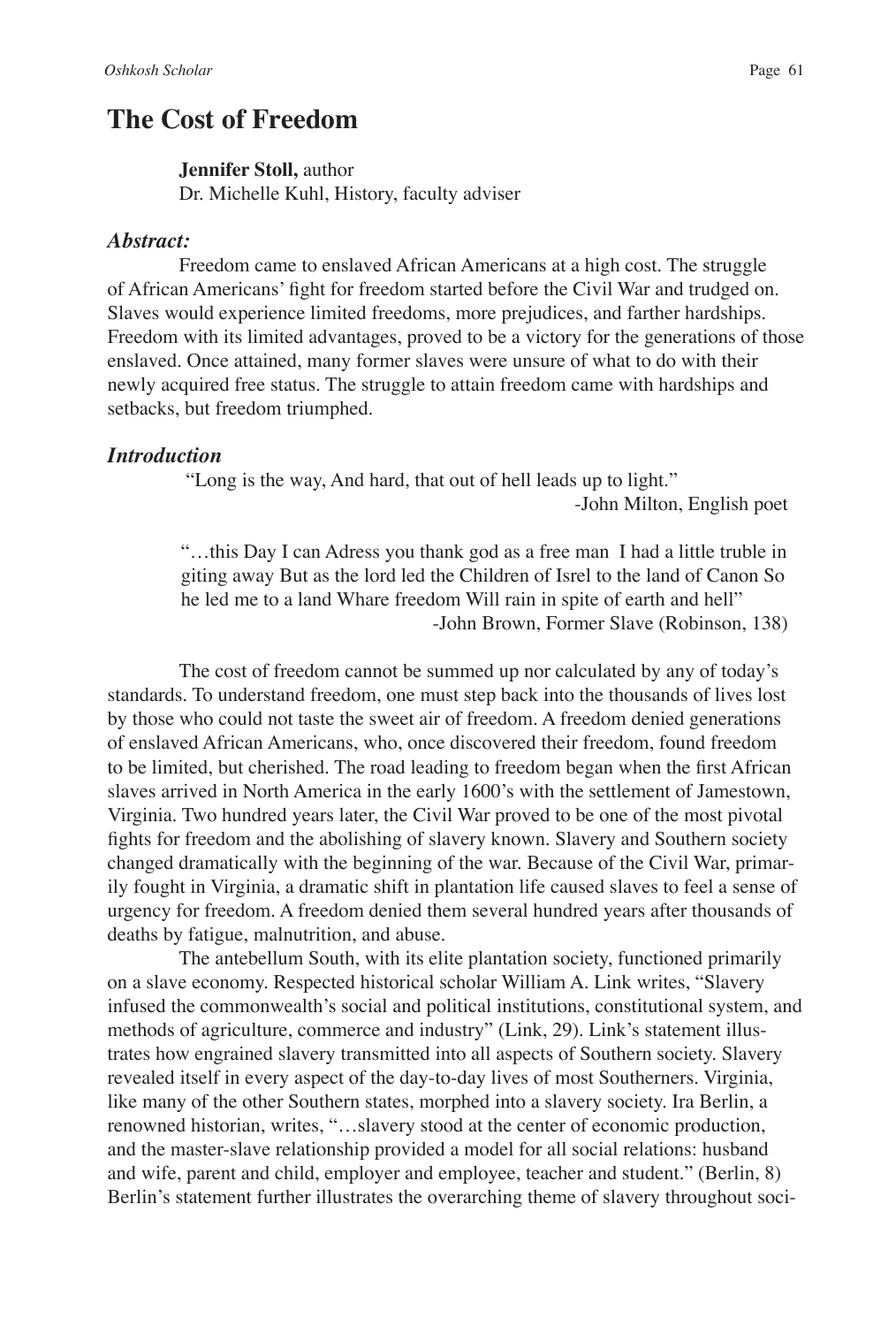ety. All aspects of society revolved around the idea of enslavement. Dominance became expected in all relationships and all who lived in the South held a strategic place in society, below the white men.

In Virginia alone, during the antebellum period, the population of the South soared. Over a million whites, sixty-thousand free blacks, and nearly half a million slaves called Virginia home in 1860 (Jordan, 8). According to these numbers, for every two free white people, there worked one enslaved person. Prior to the Civil War, the number of white individuals massively outweighed that of the enslaved African population. However, once the war commenced, many of the men left to fight in the war. Because of this, there arose greater opportunity for the enslaved population to gain the upper hand once the men watching over them went to fight the war.

Prior to the Civil War, the white male population on plantations served as the police force throughout the South. Slave patrols convened to watch for runaway slaves and enforce the curfews and ordinances established by the white male population. After 1861, much of the male population enlisted to fight in the current war. With the absence of the white masters, slaves found more opportunities to escape the bondage of slavery and run to freedom.

However, not in all cases did opportunity of freedom arise. Plantation owners kept their slaves busy so incidences of runaway slaves would not multiply. Virginia exslave William I. Johnson, Jr. attests to the rigors of plantation life by citing, "We were worked hard. They kept us busy "(Jordan, 27). William Johnson's quote illustrates the police action instituted on plantations following the beginning of the Civil War. A police action kept slaves working long hours to ensure that attempts at freedom would not be made because slave insurrection came to be feared by most of the Southern population. Ervin L. Jordan, Jr., author of *Black Confederates and Afro-Yankees in Civil War Virginia*, writes, "The everyday lives of slaves in wartime Virginia at first seemed unchanged. They labored on, hopeful yet alert, while their masters anxiously watched for any changes in their demeanor"(Jordan, 27). Jordan states that early on, slaveholders kept a close watch on their slaves because insurrection seemed eminent by the slaves. Jordan's quote also illustrates that slaves understood the meaning of the war. Having the war so close to home gave the slaves a sense of hope and jubilation, although life on the plantation deteriorated rapidly. The sense of freedom felt closer every day the war waged on.

Within the first nine months of war, changes revealed themselves in the winter months on the plantations. As the war progressed, clothing and shoes became more of a sacred commodity. Conditions deteriorated exponentially; slaves could be seen nearly naked working in the fields. Most slaves went without the basic necessities of clothes and shoes. The health of the slaves often suffered as a result of malnutrition. Frostbite became extremely common in terms of occurrence because shoes were not provided to the slaves. Slaves could commonly be seen with mangled, scared and disfigured feet and lower extremities because protection was not provided them. Because of this, frostbite took its toll. Along with the scarcity of clothes came the scarcity of food and medicine as well. In their narratives, slaves frequently recall being hungry and weary of rest (Jordan, 28-30).

As the war raged on, slaves relied more heavily on their spirituality to shepherd them and superannuate on. Slaves sang spiritual songs as a means of fostering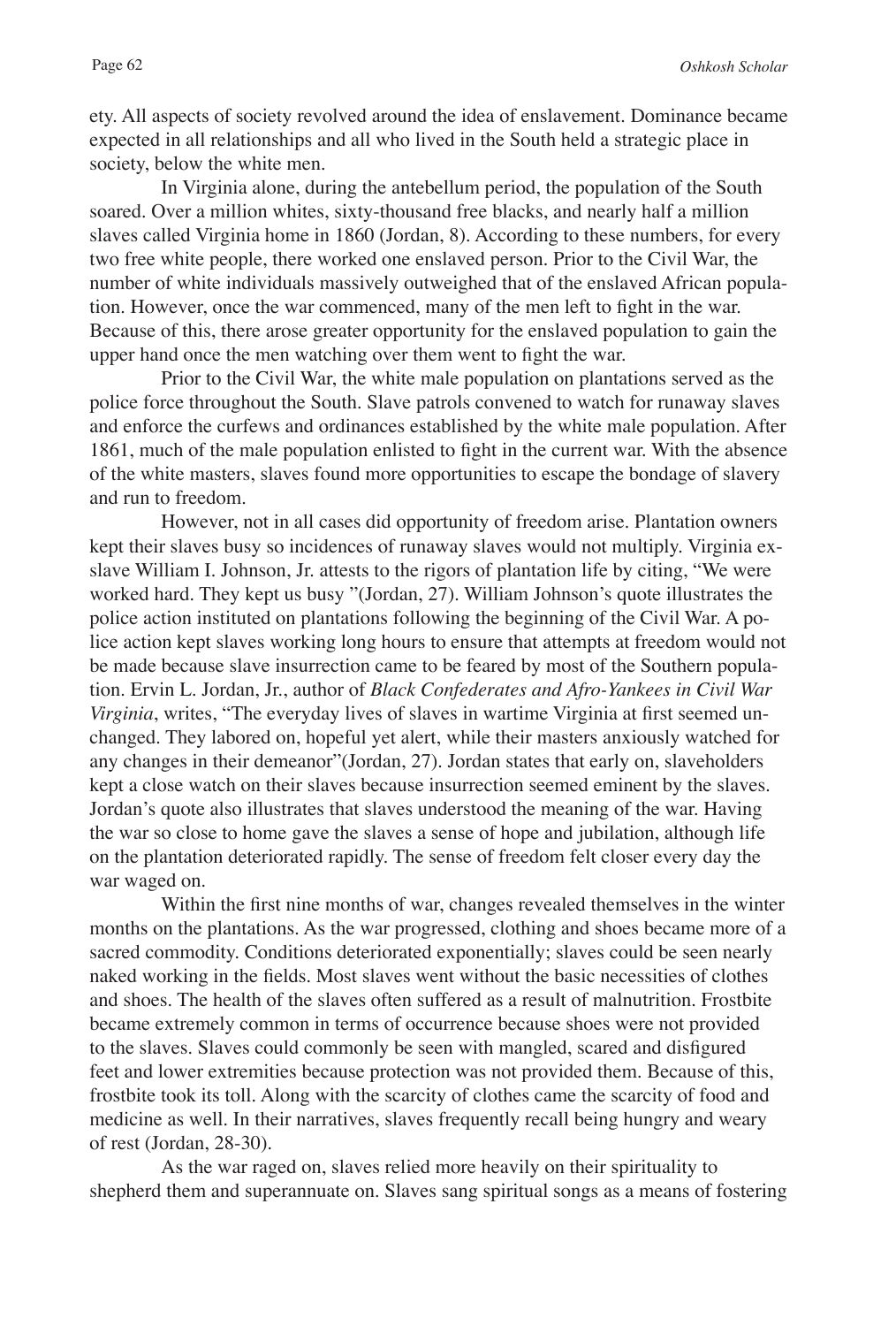religious and devotional unity and guidance. A popular song of Caroline County slaves reads:

> Bending knees a-aching Body racked with pain I wished I was a child of God I'd get home by and by (Allen, 31)

In this song, slaves sang about the backbreaking work they endured. In the final two lines of this stanza, slaves wish to be taken away by God so they will be rid of the burden of slavery. To them, death seemed like a reward and a resting because death alleviated the worldly burden of slavery. Death of any kind appealed more to slaves than a life without freedom. Austin Steward, a Virginia slave, remembered working days beginning at sun up, eating a piece of bread, working until noon, receiving another meager meal, then working until darkness (Jordan, 33). Mister Steward's account proved to be common throughout Virginia plantation society and the South. Slaves had the most basic of necessities denied them, and looked to death as their only comfort because freedom appeared utterly unattainable.

Plantations served several purposes throughout the war. Jordan writes, "Plantations were a combination of labor camps, radical indoctrination barracks, and Christianization bureaus" (Jordan, 33). This quote illustrates the versatility adopted by nineteenth century plantations. They not only served to house labor forces, but also served to indoctrinate slave society. By indoctrinating slave society, the status quo remained intact. When slaves began to question the status quo, insurrections and unrest would break out causing a shift in the balance of plantation power. White southerners feared what would become of their society once the slaves seized their liberty. The winds of change began to blow through the South as the North began to gain the upper hand as well as the accumulation of volunteers.

Many slaves seized the opportunity to gain their liberty by seeking refuge with the nearby Union army encampments. As the Union army grew closer, especially in Virginia, more slaves attempted to flee to the Union army for safety and guidance. Overseers developed six cardinal rules for plantations to quell runaway slaves during the war. Slaves had more of their rights infringed because plantation owners feared the instability that would ensue once their working class gained more freedoms. The rules set up by plantation owners included things such as: no leaving on personal business without a pass, no selling anything without a pass, fighting is forbidden, slaves must report to their overseers the activities of those encountered, no insulting language to one another, and everyone working on the plantation answered to the overseer and should be dressed in their finest come Sunday (Jordan, 36). Overseers set up rules such as these to further control the actions of the slaves. Because of this, they felt the heavy hand of slavery come down upon them once again. The only answer came in the form of drastic actions toward freedom.

Still, the number of runaway slaves began to soar. Armstead Robinson, a slavery scholar, asserts that since the beginning of the war, large numbers of runaway slaves sought refuge in the Union army camps. "Determined to claim the[ir] freedom," runaway slaves "believed the Union armies [had] brought them " (Robinson, 138). Slaves such as John Brown sought the Union army because the Northern encampments were seen as a gateway to a long desired freedom. In a letter to his wife, Brown writes: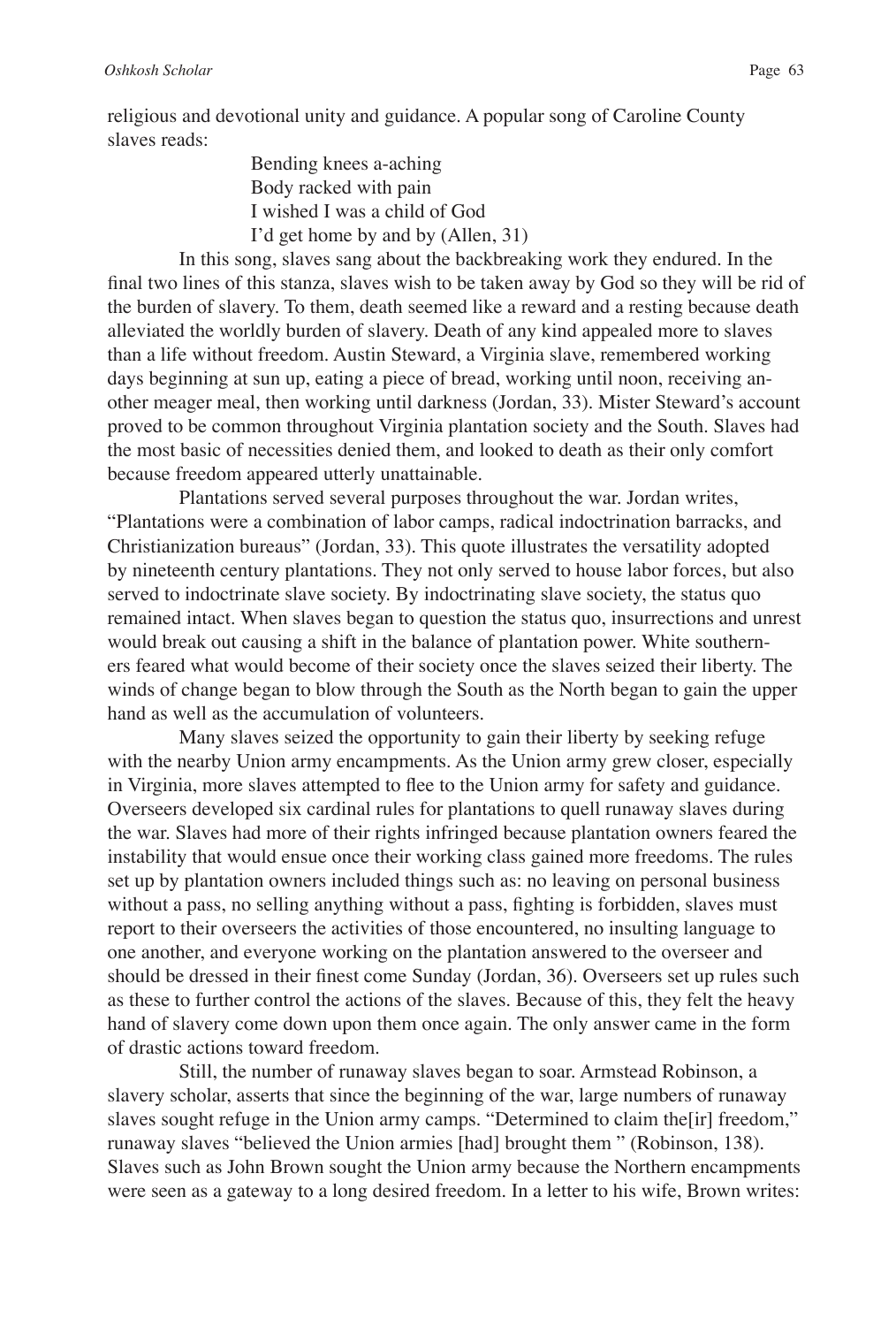My Dear Wife it is with grate joy I take to let you know Whare I am i am in Safety in the 14<sup>th</sup> Regiment of Brooklyn this Day I can Adress you thank god as a free man I had a little truble in giting away But as the lord led the Children of Isrel to the land of Canon So he led me to a land Whare freedom Will rain in spite of earth and hell Dear you must make your Self content i am free from al the Slavers Lash…(Berlin, 29-37).

Brown explains to his wife how he attained his freedom and the rapture he felt once he did. The amount of joy and celebration cannot be measured, only felt by those who read the words of those who gained their much desired freedom. The hell of slavery had been escaped and the vision of freedom could now be touched.

While the main focus on the plantation began to shift in the early years of the war, slaves played a pivotal role in the overthrow and escape from slavery. Once slaves began running to the North, the undermining of the Confederacy began. Union army officials encouraged slave rebellions and promised the Confederate army that the Union army would aid slave insurrections (Berlin, 141). These slave insurrections would again throw off the balance of power on plantations. When the balance of power began to shift, slaves gained the upper hand and freedom became more attainable. Once this happened, slaves ran away to fight for the Union army.

African American enlistment played a pivotal role in the Civil War. At first, former slaves dug ditches and acted as cooks and spies for the Union army. Black Union soldiers would go between enemy lines carrying messages and clarifying the location of the Rebel army. African Americans could travel easily between enemy lines because the Confederates believed that the African Americans belonged to someone else. Former slaves also learned a few tricks of bribery to ensure their safety and freedom. As a general rule, black spies would keep chewing tobacco on their person to offer it to a suspicious Confederate. Confederate soldiers, once pacified with chewing tobacco, cared less about the states of the African Americans and cared more for the luxury of chewing tobacco. African American soldiers took full advantage of the deprivation of the Confederate army. African Americans, however, remained suspicious of all whites because they felt that any moment they would be returned back into the shackles of slavery. Former slaves felt that trust could never fully be given to any whites. For hundreds of years, the wrong comment at the wrong time would bring the wrath of the lash (Berlin, 143).

Once enlisted in the Union army, slaves still felt racial discrimination based on their skin color. Along with receiving jobs, such as cooking and manual labor, similar to slavery, former slaves felt the harsh reality once again. Freedom did not guarantee joy, jubilation, and peace. Instead, freedom proved to be more uncertain than enslavement. African Americans did not expect to be treated as they had in enslavement. Beatings, whippings, and abuse still could be seen on the backs of slaves. Instead of a master inflicting their cruelty, it came from their liberators. The Union army would beat the former slaves as a form of punishment and discrimination. Racial prejudices found themselves in the nicknames and terms used to refer to the African Americans because not all of those fighting for the Union believed in the emancipation of African Americans (Jordan, 142). Because not all agreed with the idea that African Americans should be granted their freedom, freedom was limited by the Northern army.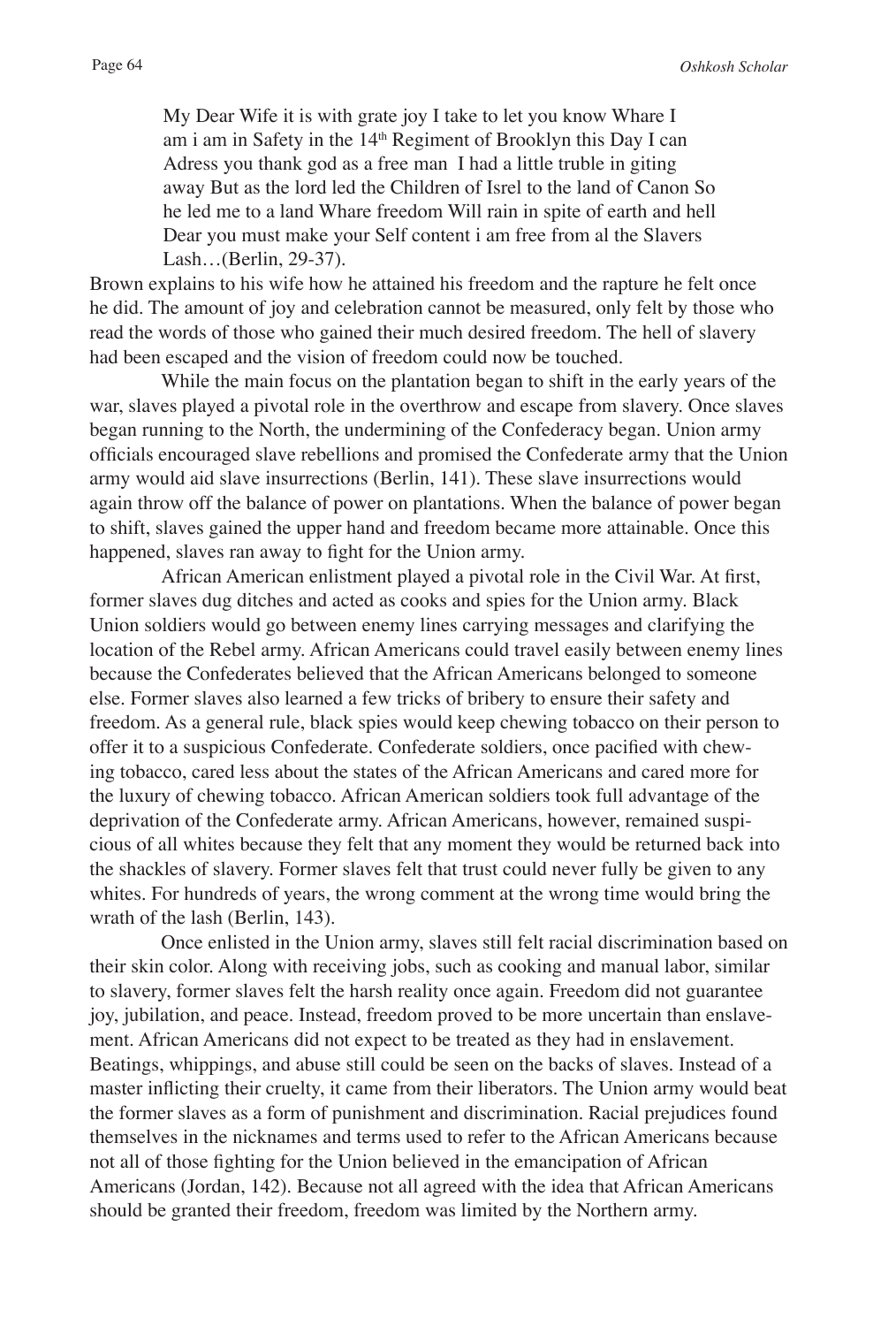Slaves in the Southern states found some solace when then President Lincoln issued the Emancipation Proclamation. Ira Berlin writes, in *Free at Last*, "The promise of freedom announced by the Emancipation Proclamation was a beacon that reached deep into the Confederacy. Outposts controlled by Union forces, like Fort Monroe in southeastern Virginia, drew fugitive slaves from hundreds of miles away " (Berlin, 147). The Emancipation Proclamation, issued by President Lincoln to free slaves in the rebellious states, recognized that the enslaved persons could fight for the Union army. Captain Charles Wilder recruited slaves in the Fort Monroe army to bolster the Union army numbers while in Virginia. Once informed of the opportunities the Union Army had to offer, fugitive slaves from miles around came to fight for the cause of freedom. When questioned, Captain Wilder said that more than 10,000 new recruits had come under his control (Berlin, 107). New recruits of this sort could be seen whenever the Union army marched into Southern territory. Massive numbers of former slaves would seek refuge in the arms of the Union army to protect them from the perils and atrocities of hundreds of years of oppression. Once word got out that the Union army was within a few miles, slaves could be seen running to seek the shelter of their liberators.

Although the Union army possessed prejudices, this phenomenon could be found throughout the United States. Although many Americas did not agree with slavery or owned slaves, the vast majority of people living during this period felt slavery offered a caste system for the United States (Jordan, 152-154). With this caste system came what many felt striated the working population giving a hierarchy for the lower classes. In giving a hierarchy for the lower classes, social status became easily identifiable. Slavery allowed a social security for those who felt the need for a caste system. Slaves and free blacks rested on the bottom of the social hierarchy, followed by poor whites who aspired to be one of the plantation elite, then middle class whites, followed by slave owning or rich elites. Many of the aspirations held by the poor whites cemented the disjointed system of class. Many of the poor whites aspired to or envied the life of the plantation owning upper crust of the South. These aspirations explain why the Confederacy had such high enlistment rates. Poor Southern whites felt that fighting and winning the war seemed to be the only method of class security. As long as the African American class remained on the bottom of the social scale, one's place in society remained clear at all times.

Slaves did not have to run away in all cases. Several slave accounts speak of abandonment. Many slave holders abandoned their slaves in order to find refuge for themselves from enemy camps. A Union soldier traveling through New Orleans accounts that the families vacated the premises and left the slaves to fend for themselves. The same soldier also recalls the miserable condition and starvation that befell the slaves left to fend for themselves. The soldier recounts the horrid condition in which the slave quarters appeared upon his arrival. The soldier writes, "The condition of the Negro cabins, no floors, no chimneys, built of pickets without regard to Comfort or Convenience, and their venerable appearance Confirms the Stories of cruelty related by the old Negroes…"(Berlin, 111). Union soldiers such as this one could not believe the sights they saw upon their arrival to the Southern plantations. Conditions such as these appeared all over the Southern countryside. Real-life horror stories told by Negroes cemented themselves once the Union soldiers saw for themselves the truth behind the agony.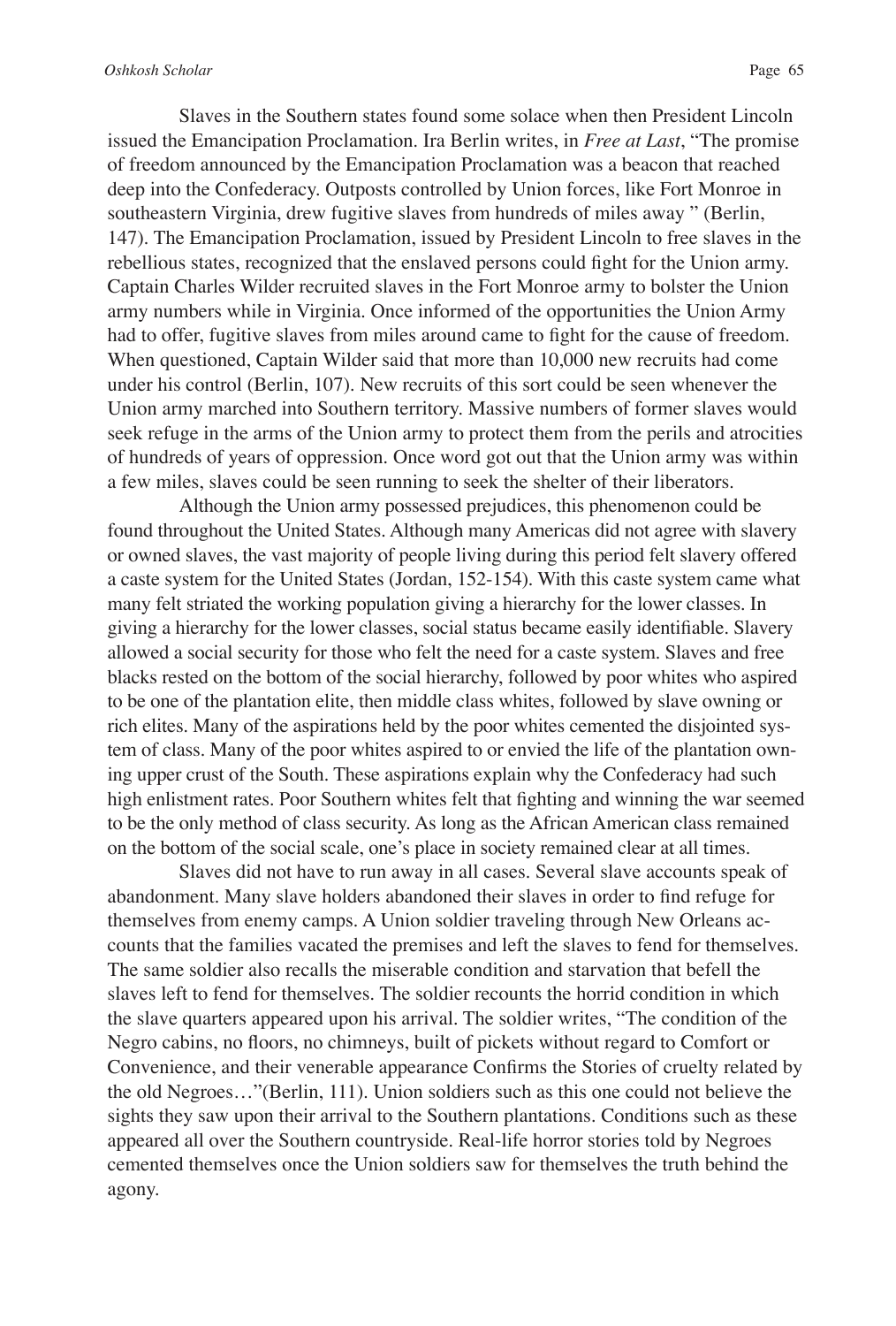As the end of the war drew closer, the refuted freedom of the enslaved population could no longer be denied. In a last-ditch effort to save the Confederacy, the Rebel army began offering freedom to the families of slaves who enlisted with the Rebel army. The Confederate army forced other African Americans to fight for the Rebel army. Near the end of the war, enlistments in the Confederacy began to drop off dramatically. The South could not support the man power needed to defeat the Union army. African Americans, even if free or emancipated, risked being forced into the Confederate army. Forcing African Americans to fight proved to be another form of slavery instituted by the South. The Confederacy would not set free the class they depended on the most (Jordan, 397). The South felt that it could not change their ways of enslavement because they depended so heavily upon it.

Back on the plantations, not all slaves knew that freedom drew closer. As the defeated Confederacy returned from four years of war, many of the enslaved population remained clueless to their newly liberated status. Some Southern masters had no intention of obeying the terms of surrender given on April 9, 1865, in Appomattox, Virginia. Slave holders felt it beneath them to free their slaves and refused to adhere to the conditions of surrender. Slavery existed no longer. However, because of the chaos of Reconstruction, the fate of the South remained uncertain. Many slaveholders across Virginia, as well as the rest of the South, refused to give up their racial hierarchy and labor force. Slave holders did not inform their slaves of their freedom. Many kept their slaves ignorant before the war, and the same remained true following the end of the war. Plantations could not let go of the social and working class system they used for generations. Slavery appeared to be the only way of life. Therefore, enslavement must continue. Slaves did not know of freedom for months or years in some cases (Berlin, 209) (Jordan, Audio recording). Former slaves account that they remember overhearing of their emancipation from other slaves. Oftentimes, slaves would overhear their masters speaking to one another about emancipation and that is how freedom became known. Once one slave knew, word spread thoughout the plantation. Former slaves rejoiced upon their newfound freedom. However, few knew what to do with their newly liberated status.

The news of freedom caused slaves to rejoice with happiness, jubilation, and relief. Problems arose once slaves understood what freedom meant. As a general trend, they did not know where to turn once freedom became known to them. Some slaves stayed on the plantation and worked as sharecroppers, while others went out on their own. Sharecropping turned out to be another form of slavery. Former slaves relied solely on their former owners for survival. The institution of sharecropping required them to work their former master's land and pay him with the crop yield from that harvest season. However, sharecropping kept the African American population at the lowest level of social standing. While white land owners remained in control over the actions of the lower class, a new form of social slavery developed from sharecropping. Many slaves remember having the same problems they endured during the pangs of slavery. In the system of sharecropping, sharecroppers would grow a crop on someone else's land and pay them back out of the following season's harvest. Sharecropping tied African Americans to the land and enslavement masked itself in this newly titled system of sharecropping. Other former slaves expected the Union army to take care of them once liberated (Berlin, 209) (Jordan, Audio recording).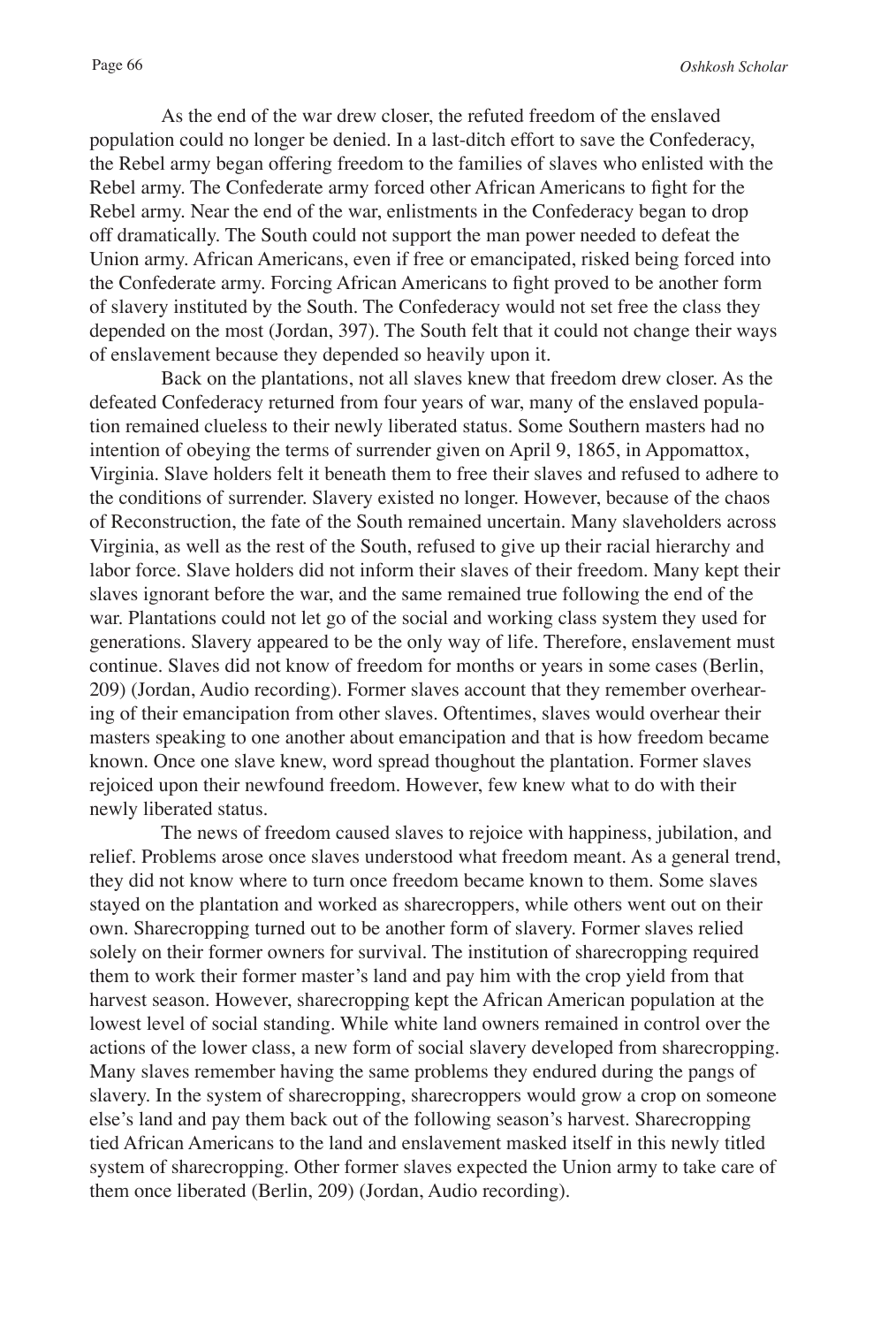Upon striking out on their own, former slaves found it difficult to make their own way. Slaves found it hard to accept that the Union army would not take care of their needs as their slave master had done. Oftentimes, ex-slaves looked for someone

to clothe and feed them, or for the army to provide a means for them to survive. Lack of support severely disappointed the former slaves. Most former slaves also could not tolerate the conditions left by the Union army. In attempt to help the freed slaves, some members of the Union army received dispatches to erect housing in some areas of Virginia as a means for homes for the former slaves. The freedmen commented on the status of these dwellings and often found these establishments mean, cold, and twiglike in structure. These structures offered little or no protection from the elements, and left its inhabitants vulnerable to the harsh climate changes of the Chesapeake region. Former slaves found their living conditions to be the same or worse than those during their enslavement. Conditions scarcely improved for the former slaves to the Confederacy, however freedom triumphed (Berlin, 209) (Jordan, Audio recording).

Slavery in the South, as well as Virginia, witnessed some of the roughest conditions and obstacles to freedom. Virginia slaves and all Southern slaves alike had to use the war to their advantage in order to achieve freedom. Slaves sought out the refuge of the Union army to protect them and save them from the terrors of an institution of abuse. The war proved to be a trying process that broke apart families, moved loved ones, and displaced thousands. But nothing proved as harsh as the debacles of slavery. Once freedom was won, many former slaves did not know what should be done. Many slaves relied on former masters to help them make a way for themselves. However, sharecropping proved more harmful than helpful. Generations of slaves had been denied the simple freedoms most of us today take for granted. Thousands of slaves dreamed only of the freedoms denied. After two hundred years of bitter oppression, slaves and abolitionists insighted enough uproar to cause a dramatic shift in the status quo of Southern plantation life. Freedom for African Americans came a high price. Generations endured the slaver's lash, beatings, sexual and emotional abuse, and years of enslavement in the hopes that the future progeny could enjoy the brighter, pristine light of freedom. The true cost of freedom cannot be summed up, nor comprehended by those of us living today. Only the thousands whose stories live on to give us a glimpse into their lives of hellish enslavement so that future generations may understand the centuries of struggle and appreciate the taste of freedom's sweet air.